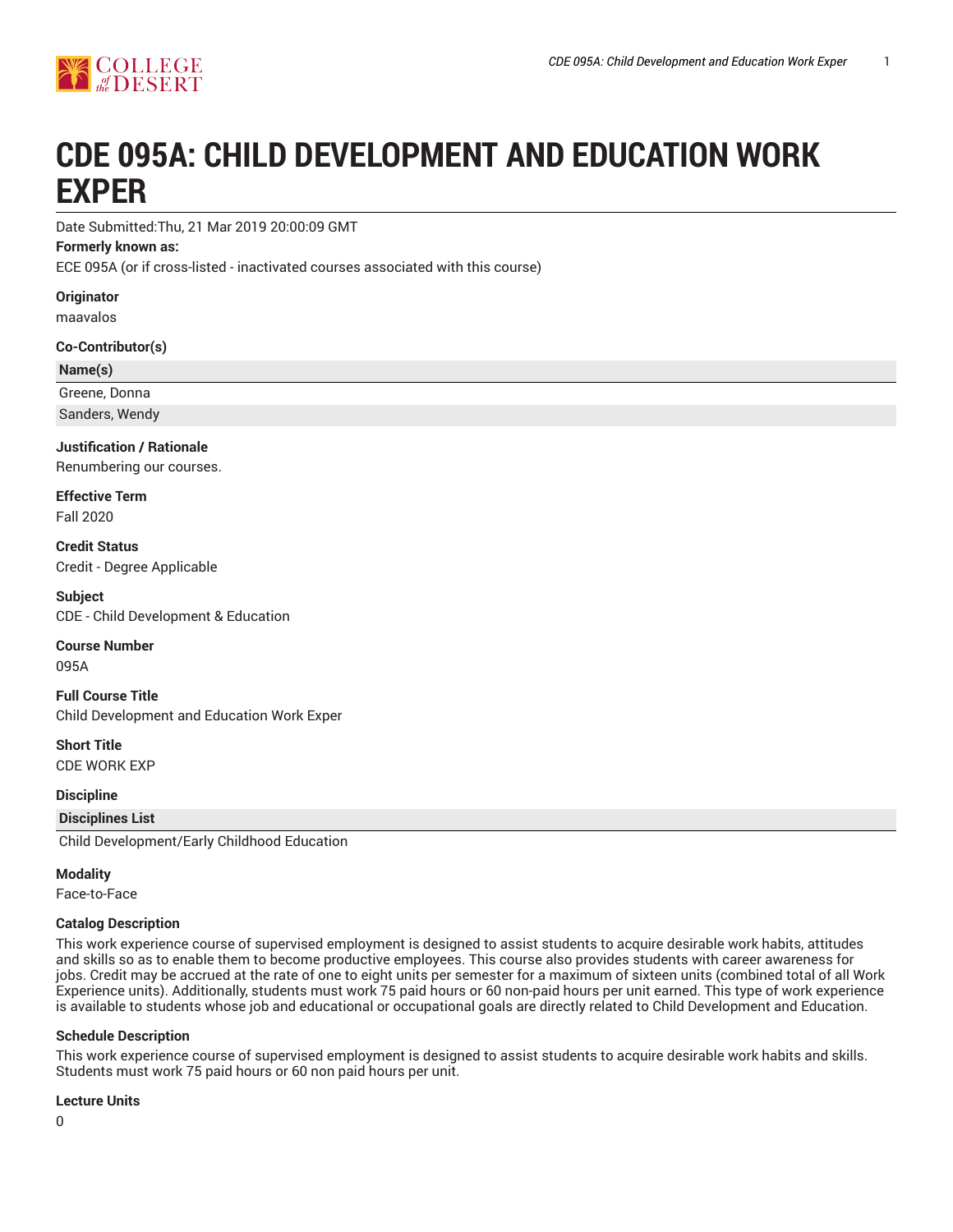

**Lab Units**

1-8

**Lab Semester Hours** 600

**In-class Hours**

600

#### **Out-of-class Hours** 0

**Total Course Units** 1-8 **Total Semester Hours** 600

**Class Size Maximum**

23

# **Course Content**

- 1. Planned learning objectives for individual students based on job learning stations that include:
	- a. Tasks to be accomplished
	- b. How the task will be accomplished
	- c. How the talks will be evaluated (measured) and by whom
	- d. When the tasks will be completed
- 2. Communication responsibilities with instructors/coordinators and employers will be the students.

# **Lab Content**

n/a

# **Course Objectives**

|             | <b>Objectives</b>                                                                                                                                    |
|-------------|------------------------------------------------------------------------------------------------------------------------------------------------------|
| Objective 1 | Demonstrate employment skills under actual working conditions.                                                                                       |
| Objective 2 | Apply career goals of classroom theory to real life experience.                                                                                      |
| Objective 3 | Demonstrate an increase in self-identity and confidence as a worker through individual attention given by instructor/<br>coordinators and employers. |
| Objective 4 | Demonstrate an understanding of their own abilities in the work environment.                                                                         |
| Objective 5 | Explain an understanding of human relations.                                                                                                         |
| Objective 6 | Demonstrate an understanding of how to approach the job market.                                                                                      |
| Objective 7 | Apply work experience education on future job applications.                                                                                          |
| Objective 8 | Develop new or expanded job objectives each semester of enrollment.                                                                                  |

# **Student Learning Outcomes**

|           | Upon satisfactory completion of this course, students will be able to:                                                                                                                                                                            |
|-----------|---------------------------------------------------------------------------------------------------------------------------------------------------------------------------------------------------------------------------------------------------|
| Outcome 1 | Given the task of writing three learning objectives based on work related duties, demonstrate competent and<br>appropriate completion of each objective which increases performance, improves efficiency and enhances skills in the<br>workplace. |
| Outcome 2 | Given normal tasks based on actual working conditions, demonstrate competent and appropriate employment soft<br>skills.                                                                                                                           |

# **Methods of Instruction**

| <b>Method</b> | Please provide a description or examples of how each instructional<br>method will be used in this course.          |
|---------------|--------------------------------------------------------------------------------------------------------------------|
| Participation | Coach, support, and guide students to successfully complete all required<br>tasks by providing them with resources |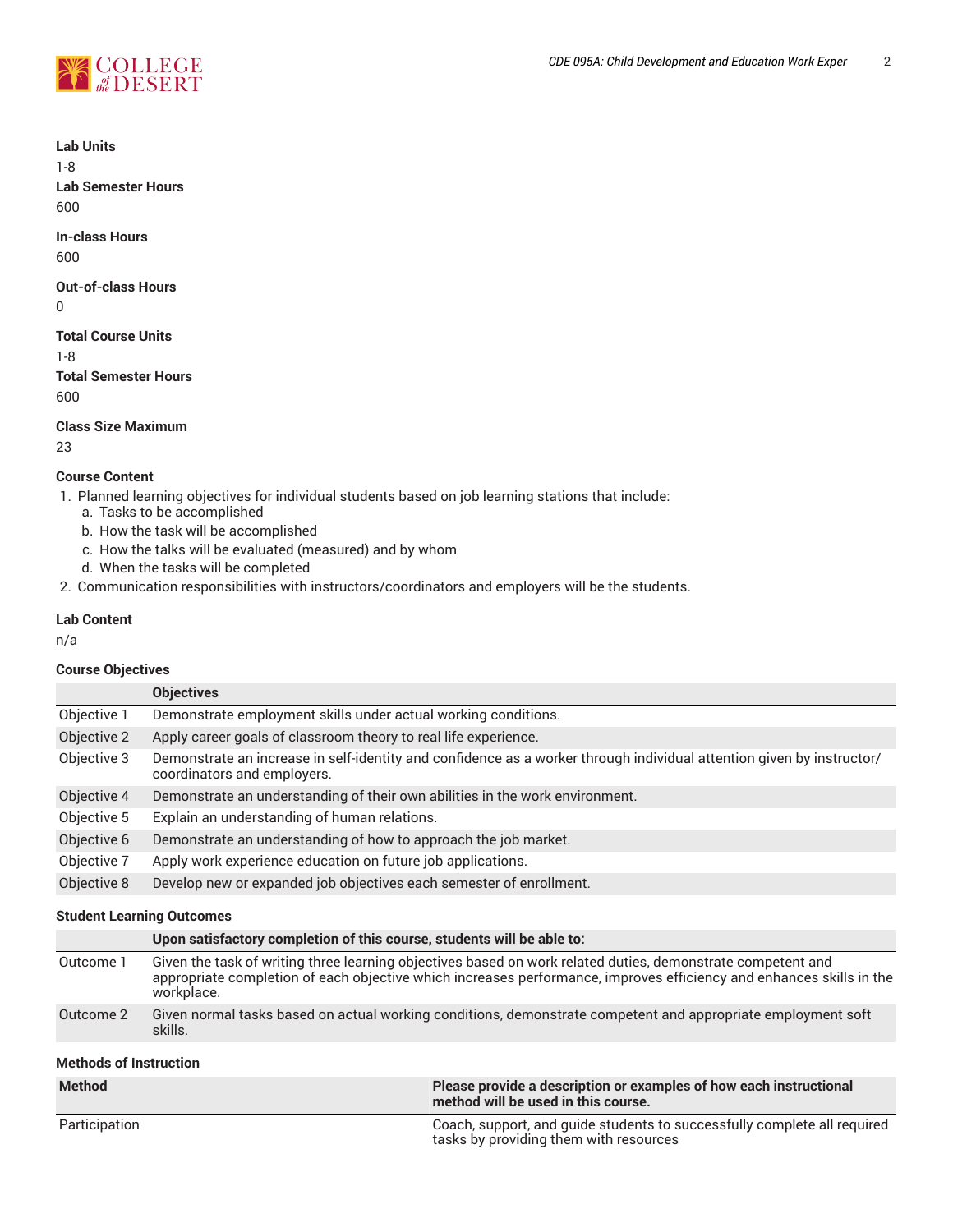

# **Methods of Evaluation**

| <b>Method</b> | Please provide a description or examples of how<br>each evaluation method will be used in this course.                                                                                                                | <b>Type of Assignment</b> |
|---------------|-----------------------------------------------------------------------------------------------------------------------------------------------------------------------------------------------------------------------|---------------------------|
| Other         | a. Hours worked b. Performance on the learning<br>objectives.c. Attendance at scheduled conferences<br>and orientation.e. Completion and timelines<br>of paperworkf. On-site visit by the instructor/<br>coordinator. | Out of Class Only         |

#### **Assignments**

# **Other In-class Assignments**

n/a

#### **Other Out-of-class Assignments**

1. Development of measurable learning objectives with the employer/supervisor that are specific to the job.

- 2. Confer with instructor/coordinator on final learning objectives.
- 3. Arrange appointment to meet together with the employer/supervisor and instructor/coordinator to discuss objectives and other issues and to sign the training agreement.
- 4. Term paper (length and content to be determined).
- 5. Self-evaluation by the student based on the training agreement.

# **Grade Methods**

Letter Grade Only

# **MIS Course Data**

**CIP Code** 13.1210 - Early Childhood Education and Teaching.

**TOP Code** 130500 - Child Development/Early Care and Education

**SAM Code** C - Clearly Occupational

**Basic Skills Status** Not Basic Skills

**Prior College Level** Not applicable

**Cooperative Work Experience** Occupational Coop Course

**Course Classification Status** Credit Course

**Approved Special Class** Not special class

**Noncredit Category** Not Applicable, Credit Course

**Funding Agency Category** Not Applicable

**Program Status** Stand-alone